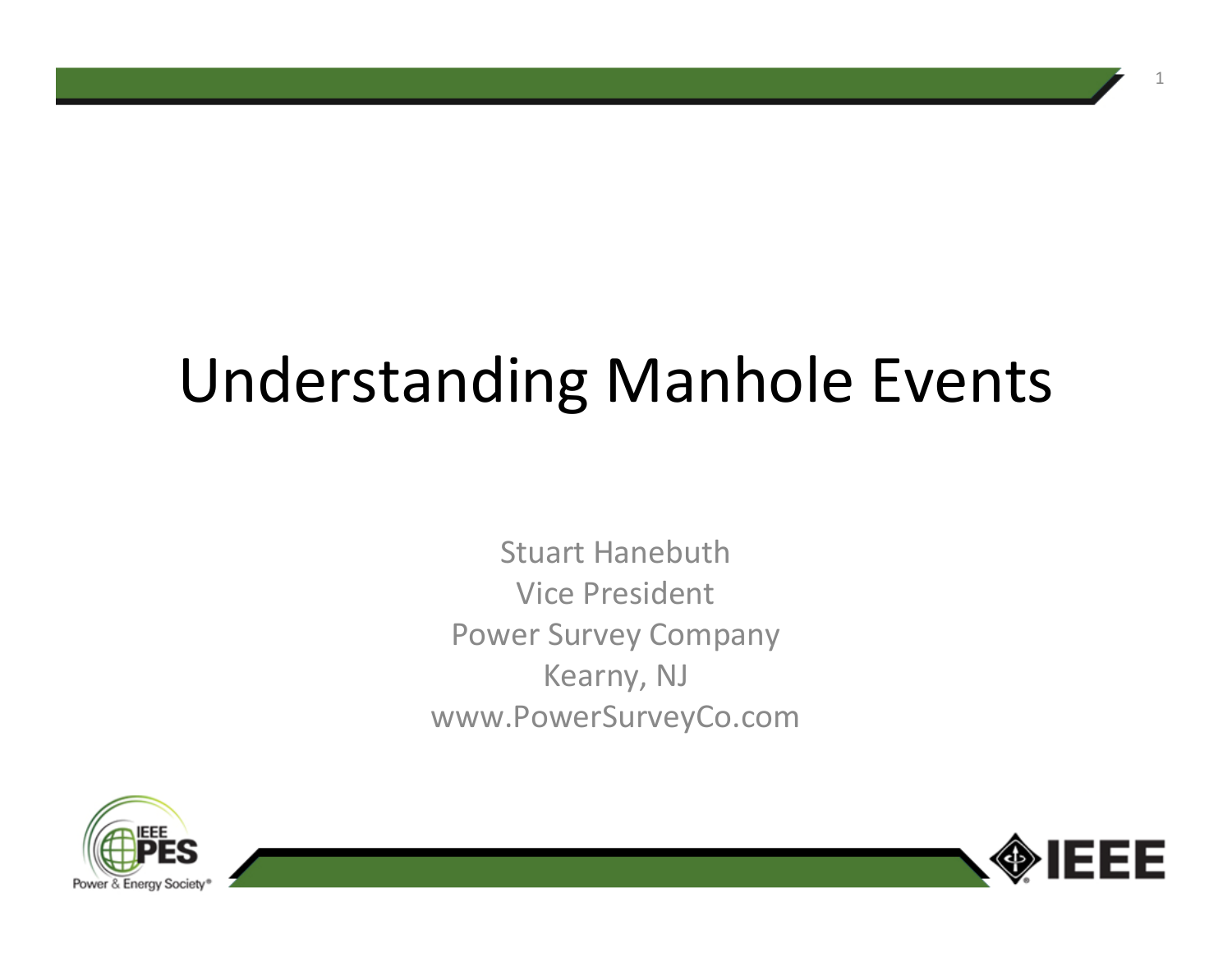#### Manhole Events

- Smoking manholes
- Manhole fires
- Manhole Explosions



CHICAGO SUNDAY TRIBUNE: MAY 30, 1937

When a subterranean explosion rossed many man-| company at 2418 Milwaukee avenue, killing the elehole covers on Fullerton avenue into the air yesterday. vator operator, A. C. Day, 37 years old, of 3642 Melone of the lids was blown high and crashed down the rose street Two others on the freight elevator were elevator shaft of the Hollander Storage and Moving slightly injired. Dotted line shows missil's path.



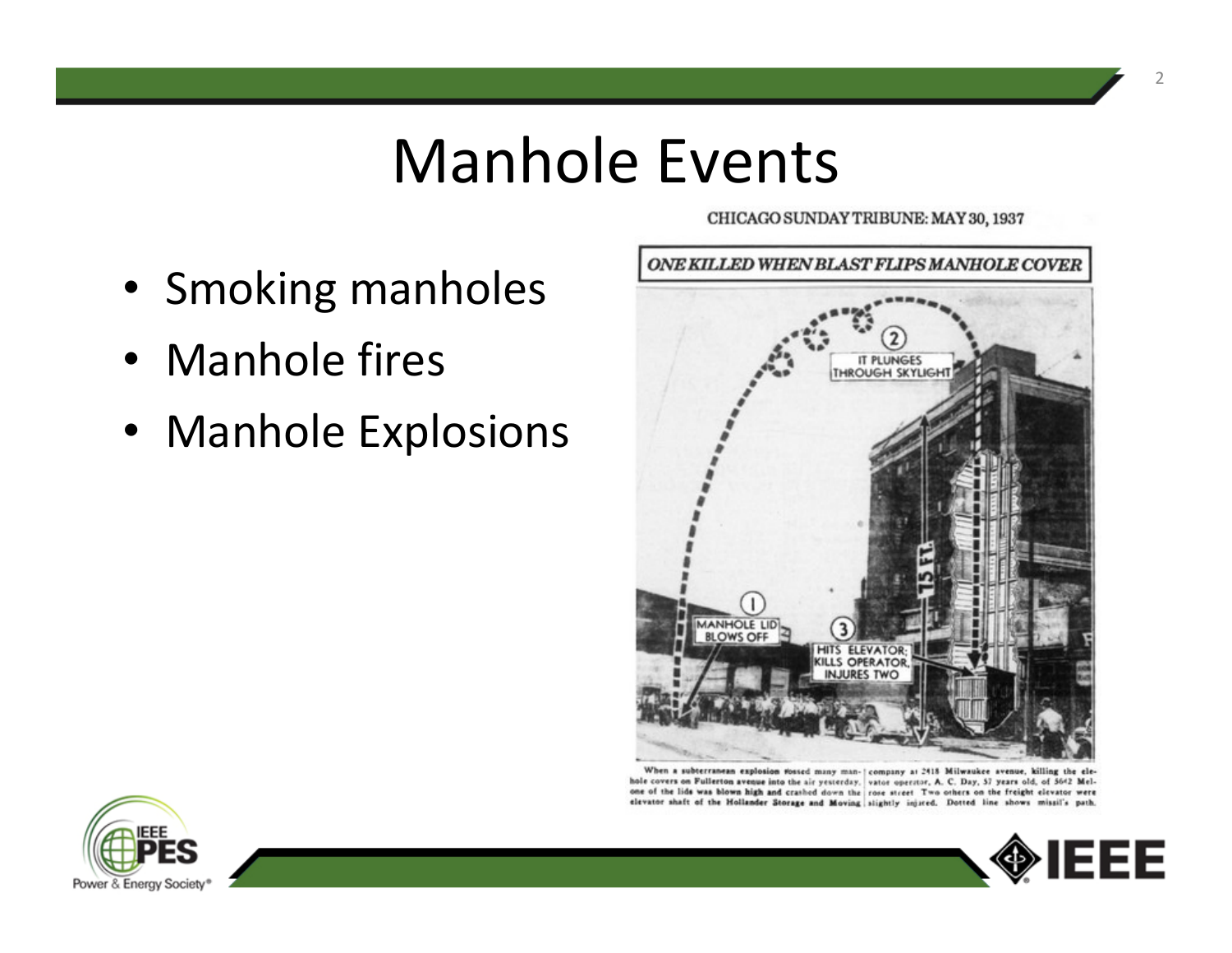## Manhole Event Sources

- • Low voltage cable is the source of >95% of manhole events $^{\rm 1}$ 
	- – $-$  Generally initiated at point of damaged cable insulation
	- –Most frequently are "Chemically Driven Events"
	- – $-$  Large potential fuel source from cable insulation
	- – Toxic and flammable gases produced during decomposition of insulation
- Transformer, Transmission and Primary Failures are the source of <5% of events



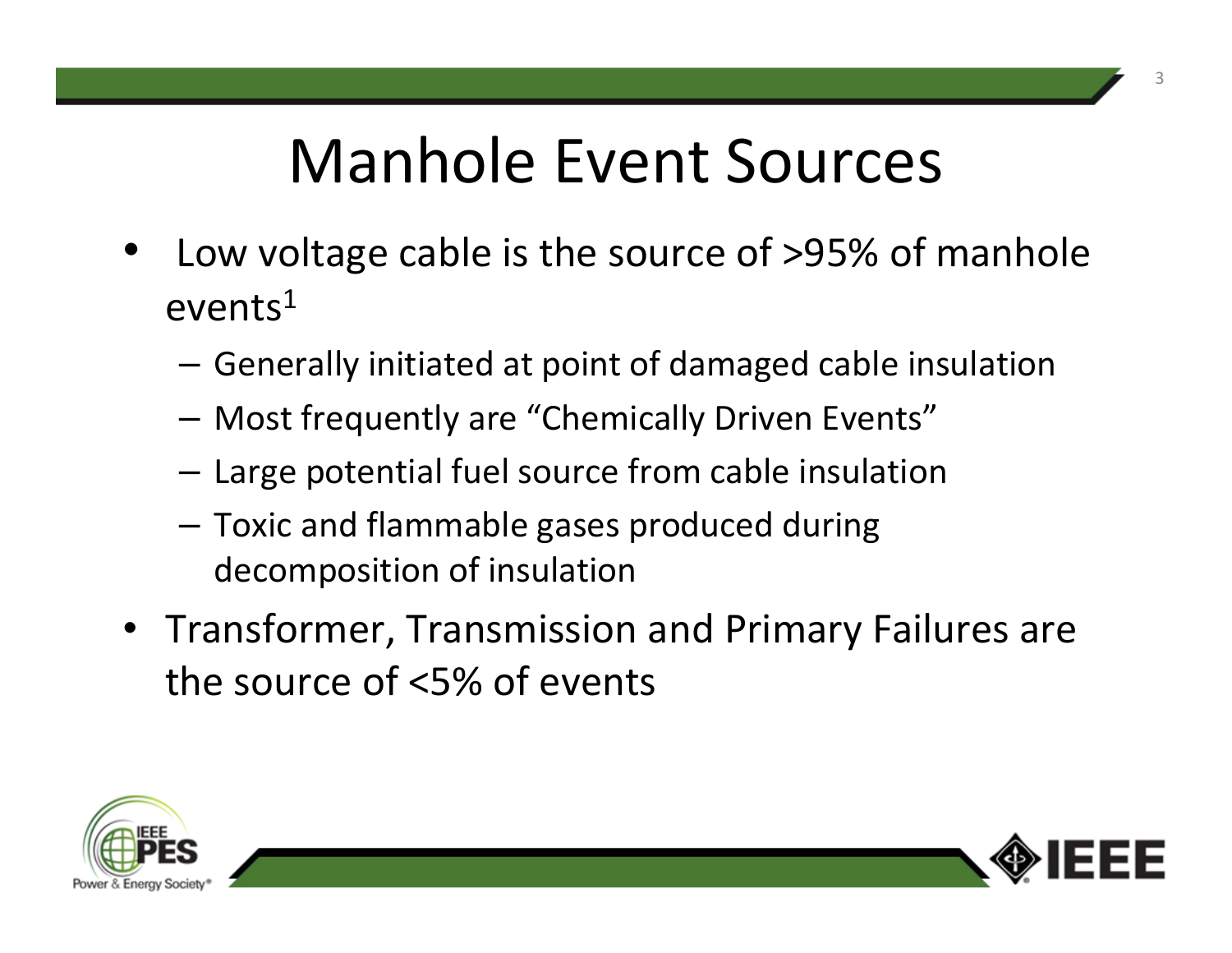## Low Voltage Cable Insulation Failure Outcomes

- • Majority of failures result in power quality and contact voltage related issues
- Smoking manholes are the most frequent type of manhole event
- If an ignition source is present a smoking manhole can progress into a manhole fire or explosion





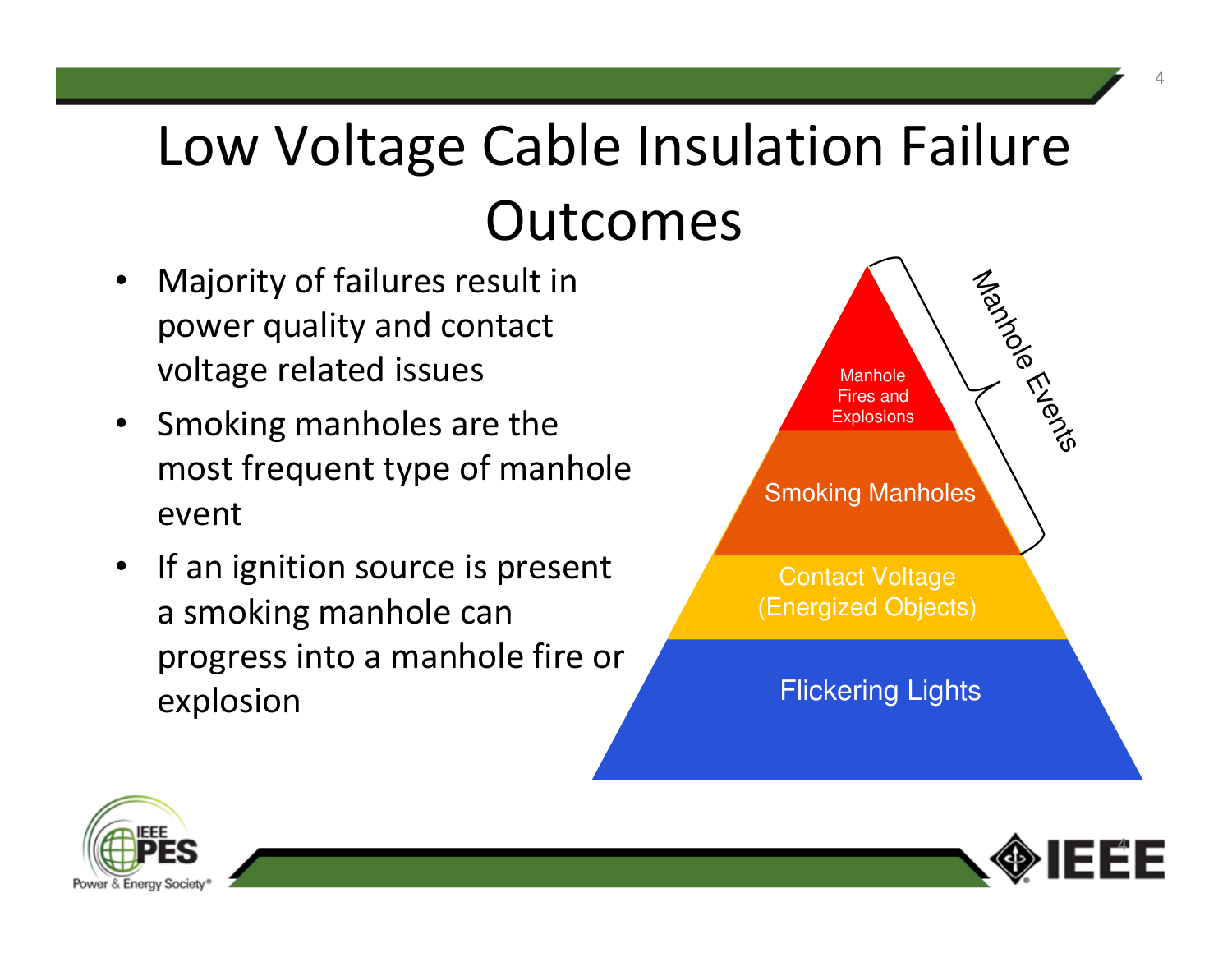## Two Types of Manhole Explosions

- • Chemically Driven Events
	- – $-$  Represent majority of manhole explosions
	- **Links of the Common** - Low current electrical fault decomposes cable insulation
	- –- Energy released is from decomposition products of the insulation



- • Electrically Driven Events
	- –- Energy released is from electrical fault



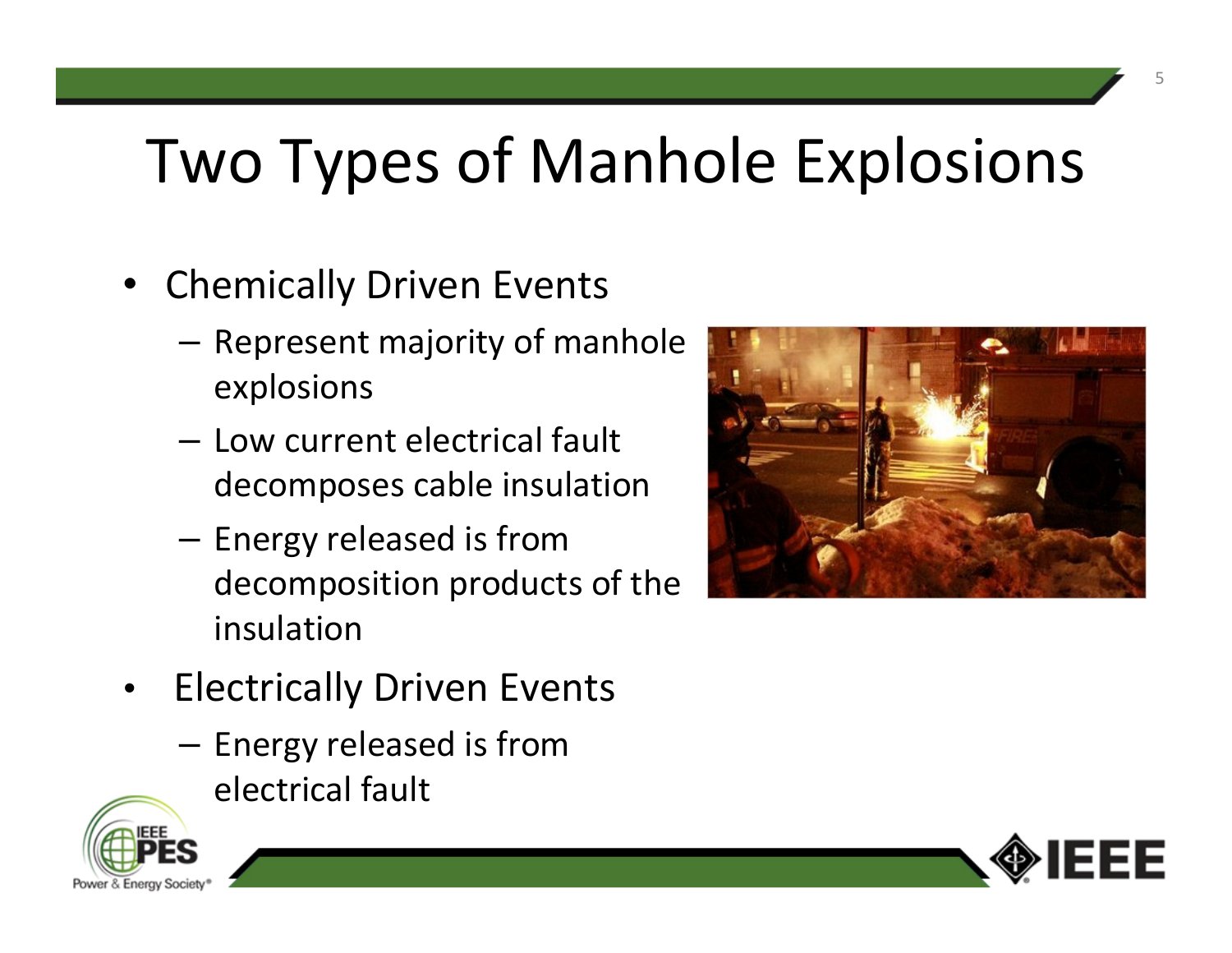#### Protective Systems

- • Limiters
	- Designed to protect adjacent sections from thermal overloads during three phase faults<sup>8</sup>
	- Typically limit in the 1,000-5,000 amp range
	- Not generally effective in preventing or mitigating gas producing faults
- • Arc fault detection
	- Most sensitive systems –in the 5 amp  $-50$  amp range<sup>7</sup>
	- May not be able to detect gas producing faults







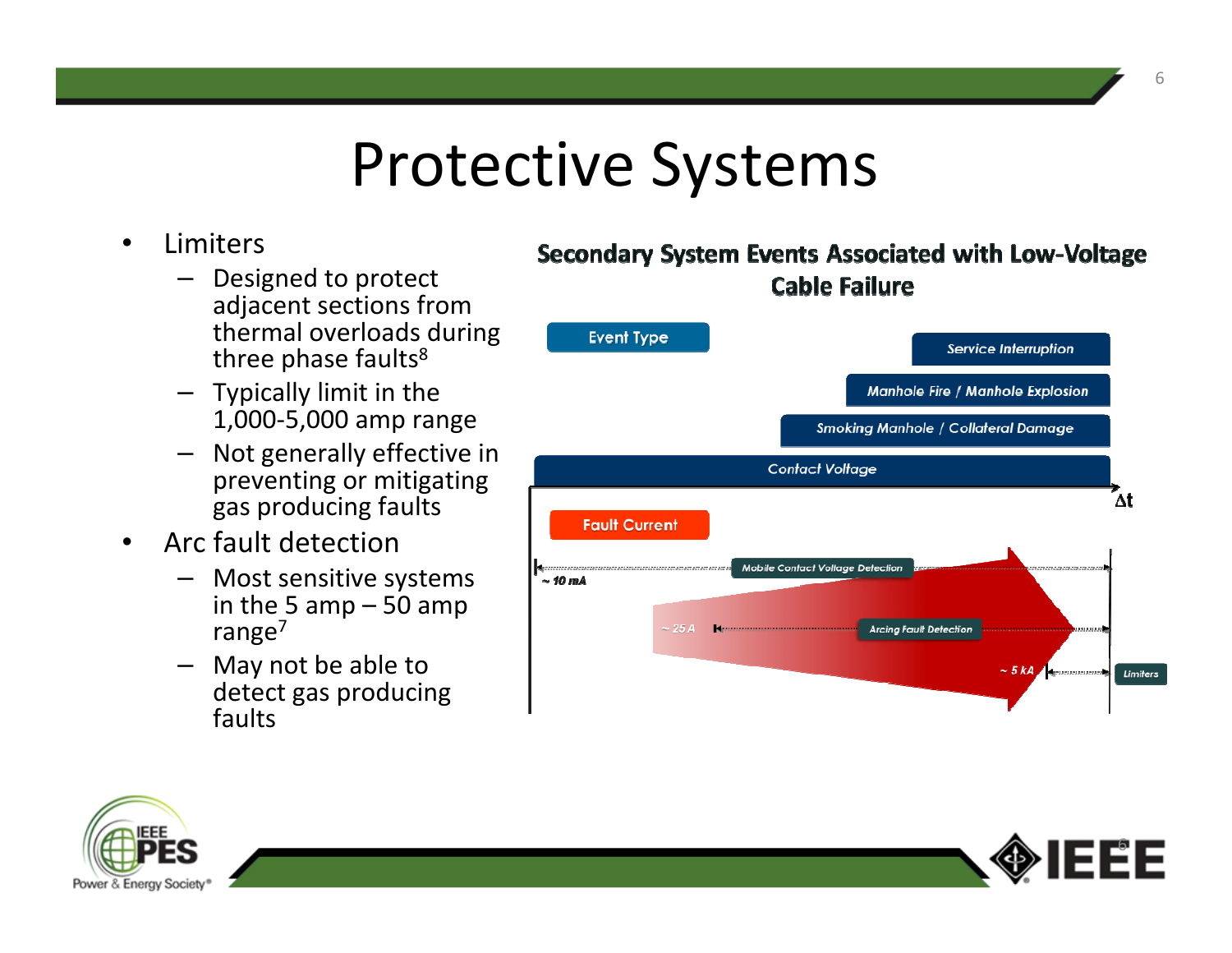#### Chemistry – Low Voltage Cable Events

- •**•** A variety of materials have been used for low voltage cable insulation<sup>2</sup>
	- Paper Insulated Lead (PILC)
	- Kerite
	- Styrene Butadiene Rubber (SBR)
	- –Butyl Rubber
	- –Neoprene
	- PVC
	- EPR
- •• Variety of duct materials have been used<sup>3</sup>
	- Wood
	- –Cellulose-Tar
	- –Concrete
	- PVC
- $\bullet$  As these materials decompose they can produce flammable gases
	- –Carbon Monoxide
	- –Hydrogen



Methane



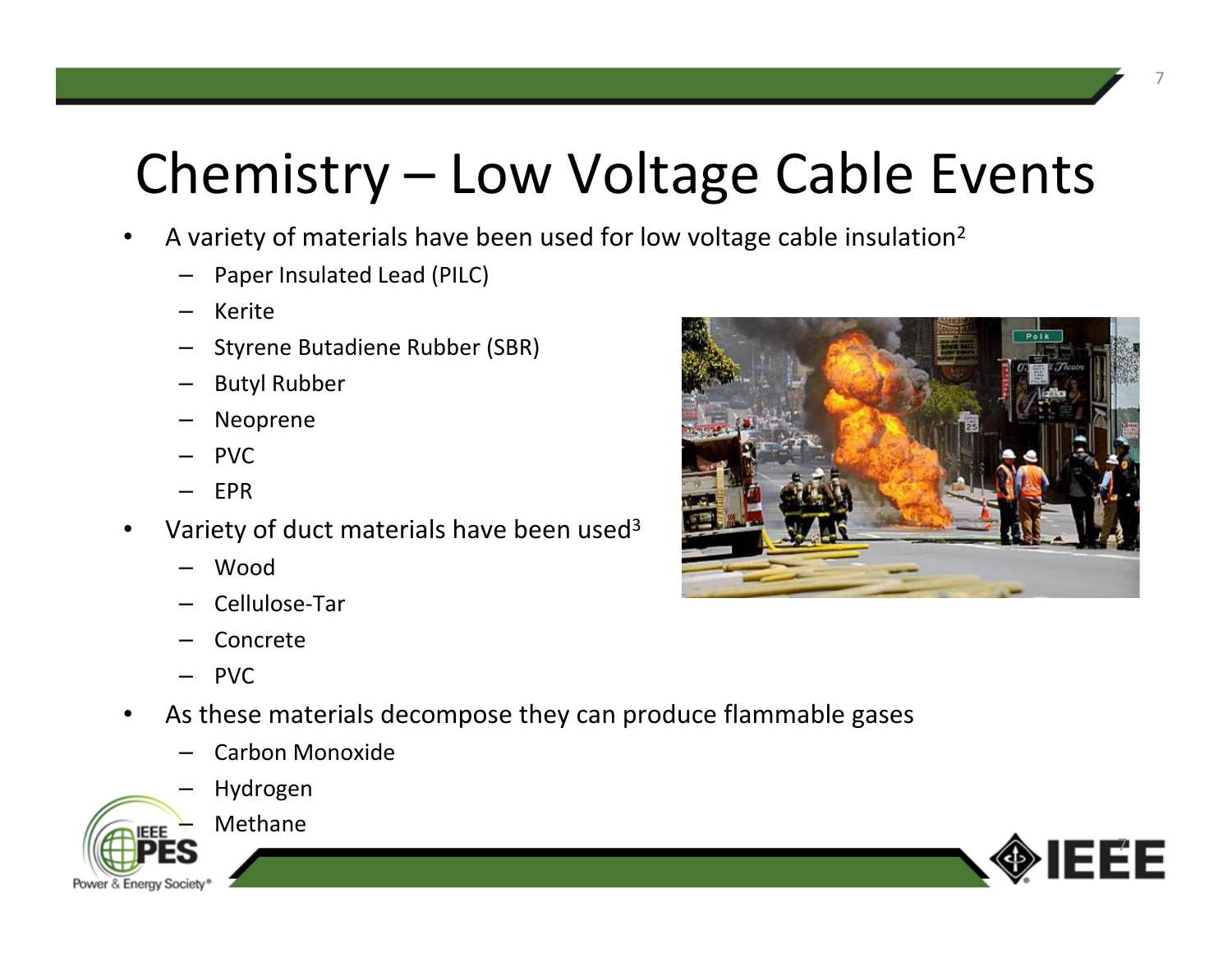### Collateral Damage Concerns

- Injury to public and employees
- Primary damage from low voltage faults
- Damage to nearby natural gas facilities ${}^4$
- Building explosions from carbon monoxide accumulations



**Danny Iudici/for New York Daily News**



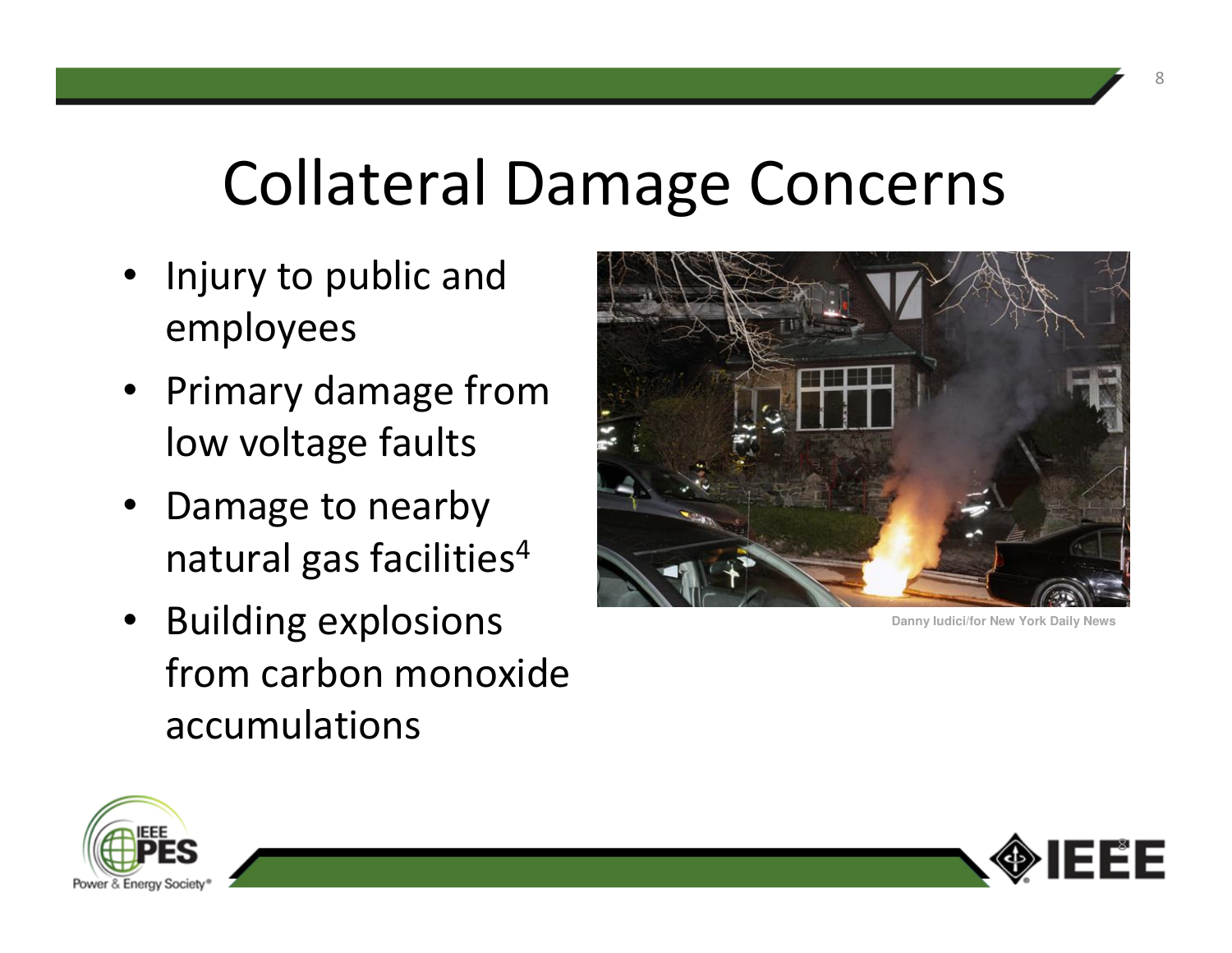#### Event Prevention Strategies

- •• Post installation testing<sup>5</sup>
- • Duct sealing to minimize airflow<sup>6</sup>
- Filling manholes with inert materials to minimize gas accumulation
- Contact voltage testing to find incipient faults<sup>7</sup>





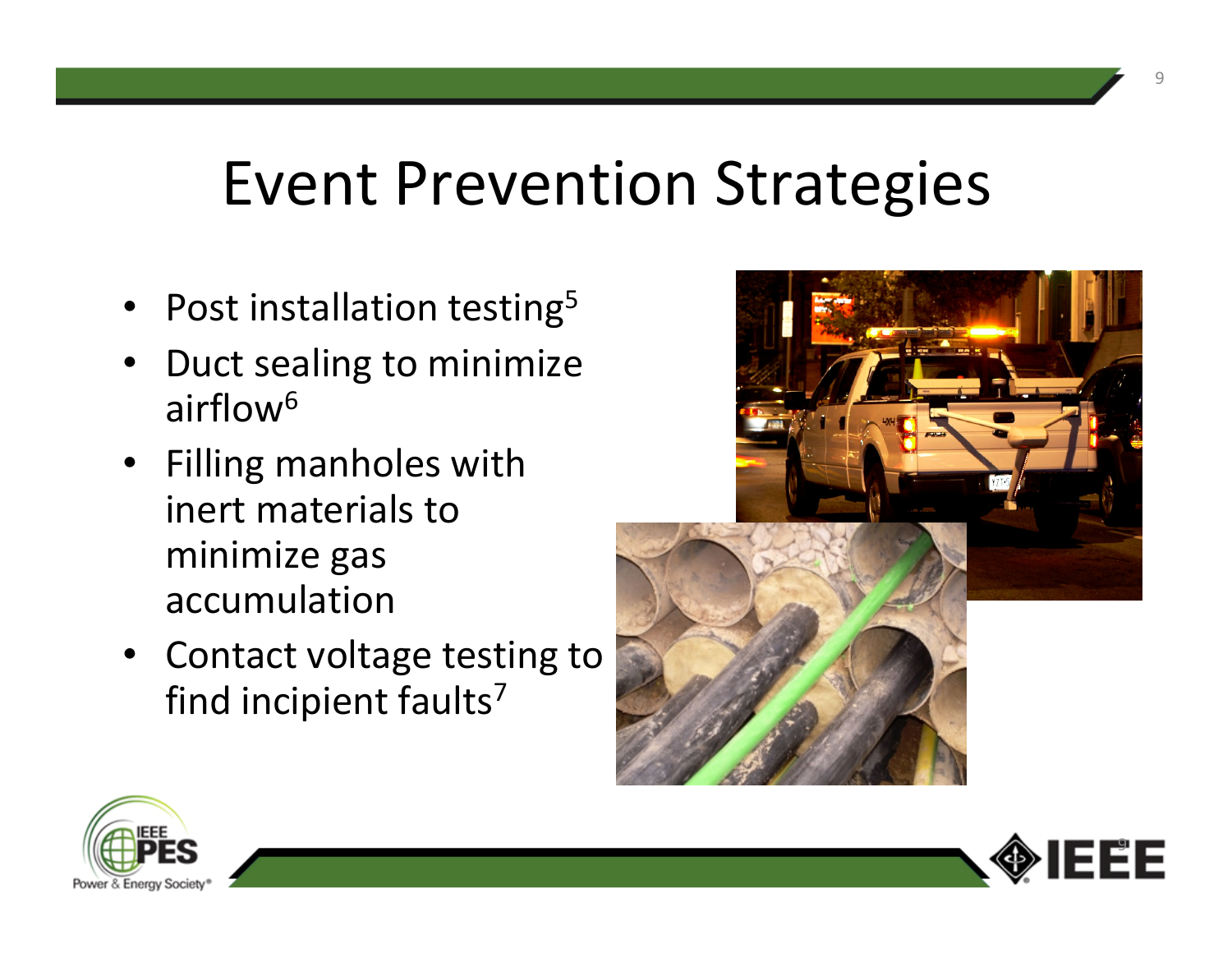### Visual Inspections

- Analysis of over 55,000 visual inspections found small reduction in secondary related events such as<sup>9</sup>
	- – $-$  Smoking manholes
	- $-$  Contact voltage
	- $-$  Power Quality Events
- No reduction in manhole fires or explosions





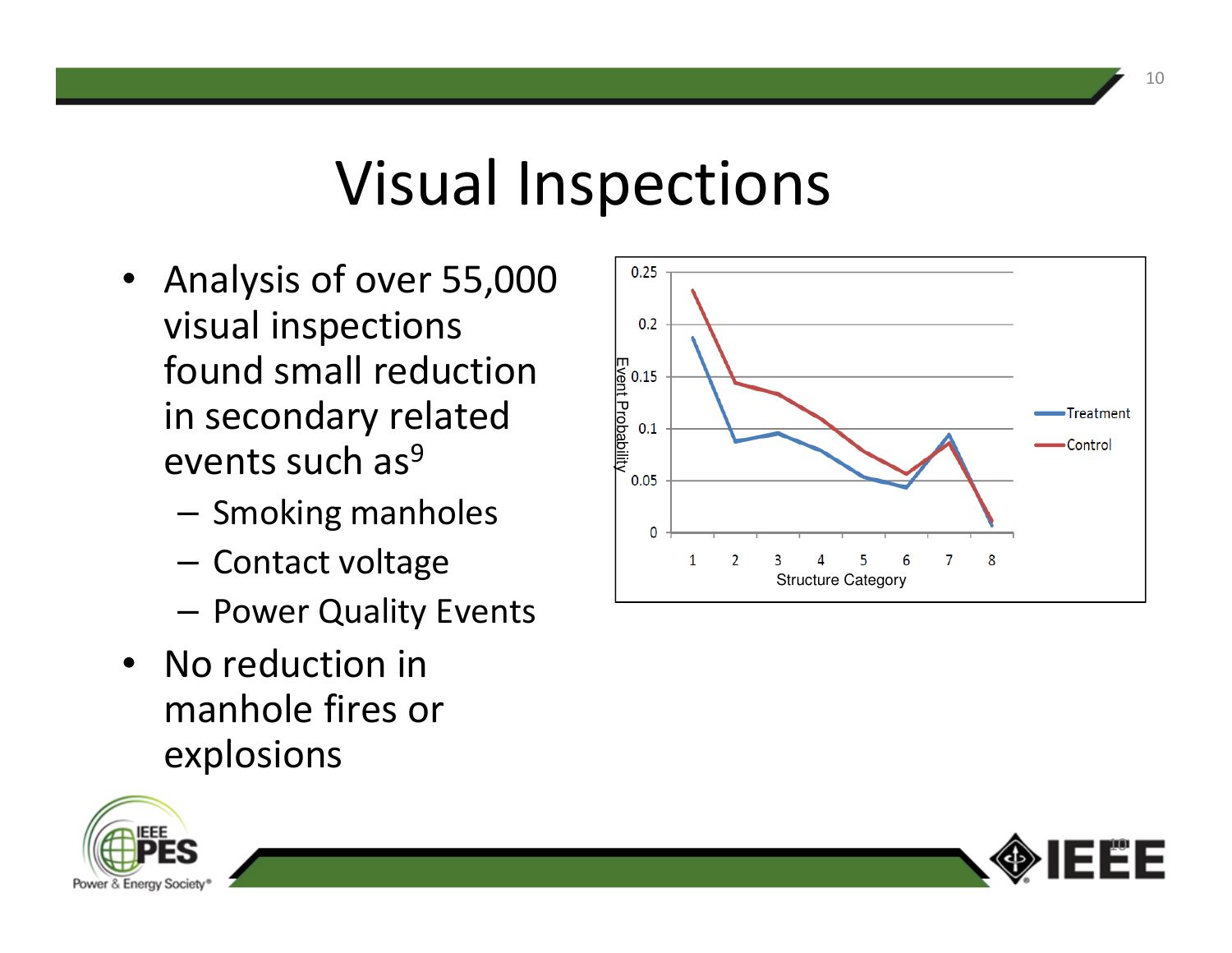## Mitigation Strategies

- •Several cover designs and restraining approaches have been implemented<sup>10</sup>
	- –Tethering
	- Self restraining
	- Venting
- • Deployment strategies not well established
	- Is 100% installation the optimal approach?
	- High density areas
	- Dense structures
	- Duct or Cable driven installation
- • Analysis needed on impacts of deployment
	- Water
		- Primary Joints
		- •Customer basements
	- Debris accumulation
	- Access
	- Civil design
	- Increased duct airflow



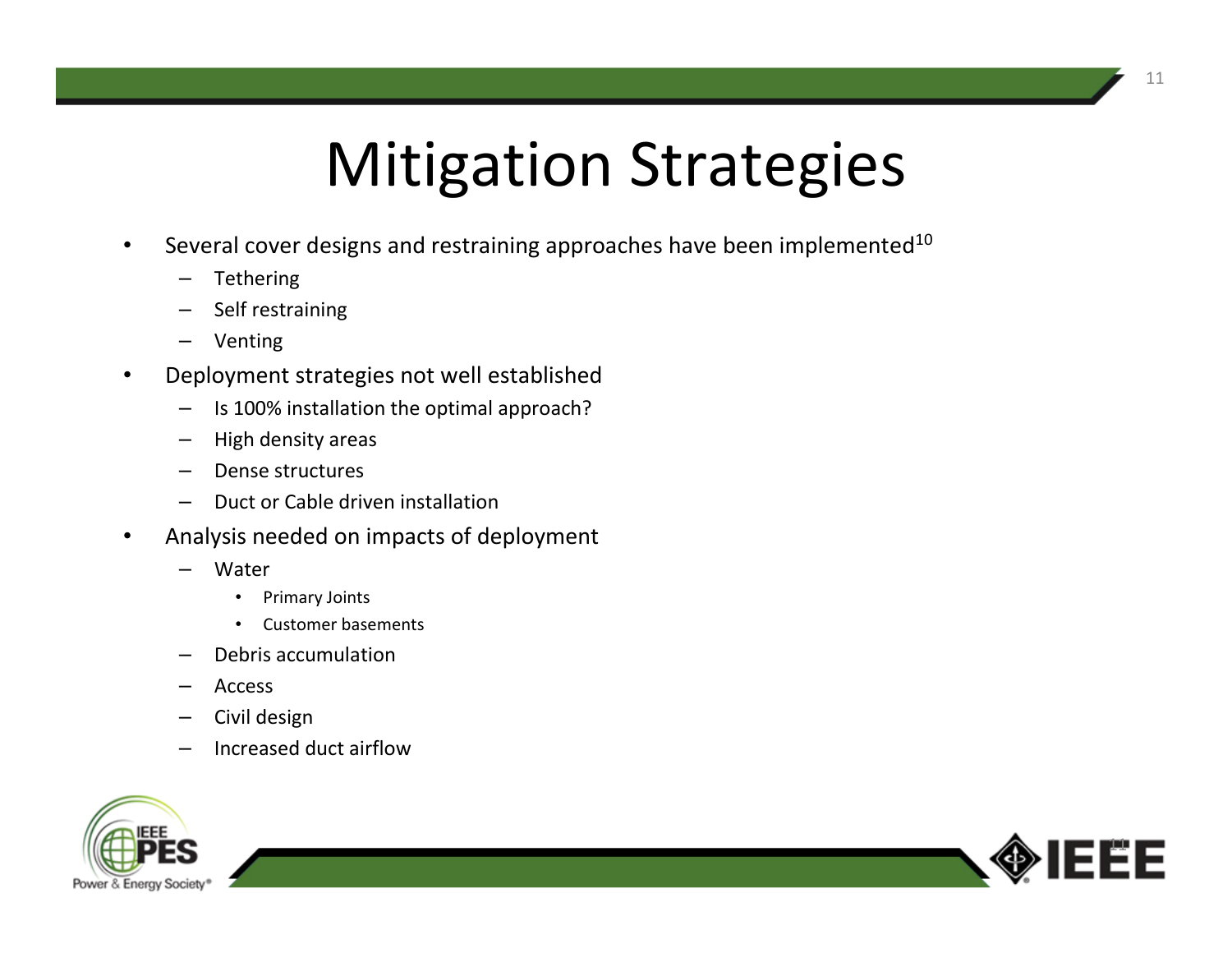### Conclusion

- $\bullet$ Low voltage cable failures are at root of most of these events
- $\bullet$  Need wider focus than simply mitigating manhole events, also need to consider:
	- Prevention
	- Early detection
	- Maintenance
	- Response
- Field open for quantitative analysis of early detection and mitigation methods
- $\bullet$ General need to define common terms to discuss the issue